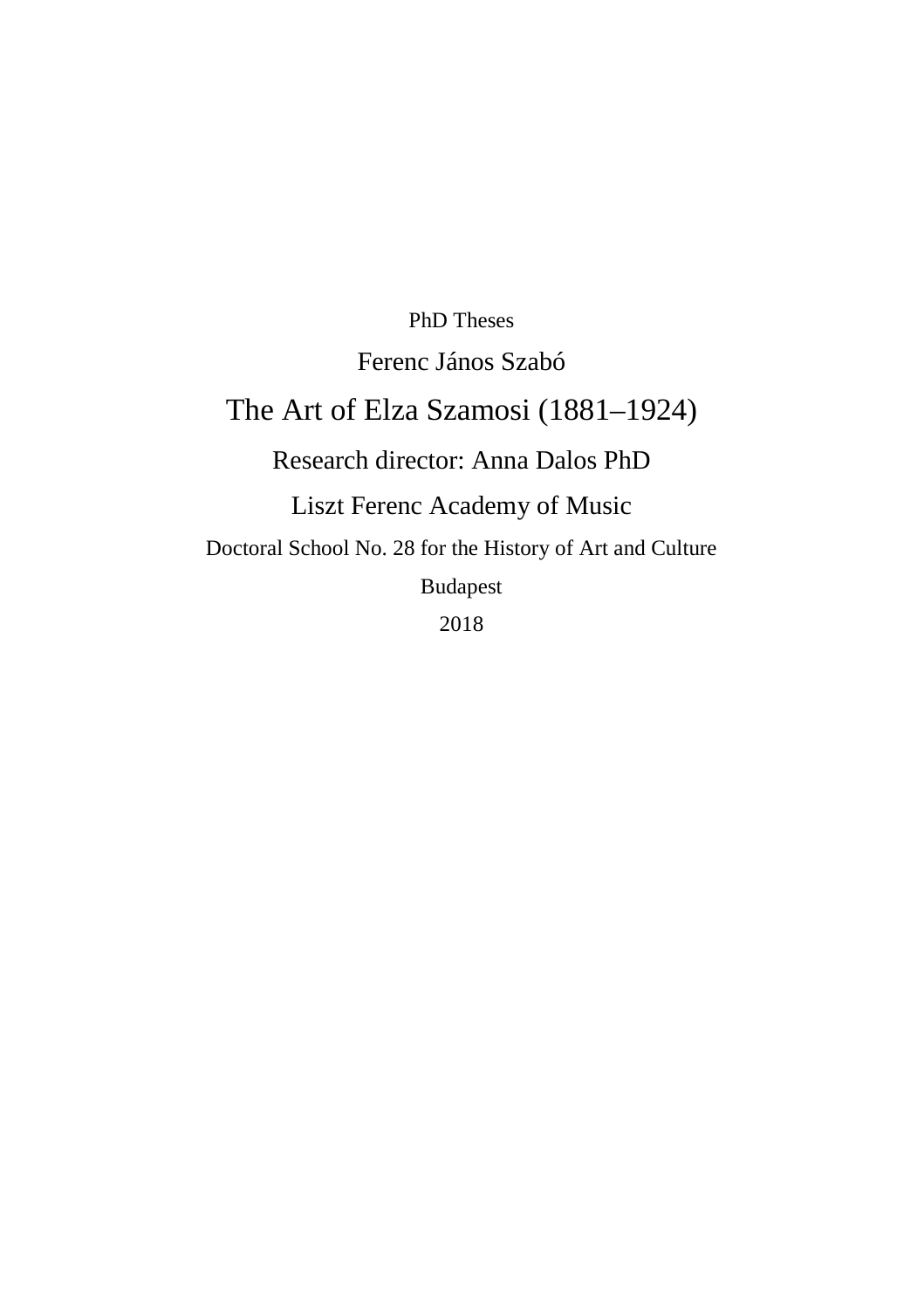### **I. Antecedents of the research**

Elza Szamosi (1881–1924) was one of the most influential Hungarian opera singers of the first half of the twentieth century. With her renditions of leading roles such as Mimi, Cio-Cio-San and Minnie at Hungarian and North American premieres of the Puccini operas, she inscribed her name into the annals of opera performance. Szamosi's unique performance style drew on three interpretational schools: the French musical stage of the turn of the century (*Le beau idéal*), *verismo* and the operetta. Her renditions of the Puccini roles, shaped by the above influences, had a fundamental effect on the reception of Puccini's operas in Hungary, and the three styles combined in her highly successful portrayals of alluring exotic female characters like Carmen, Dalila or The Queen of Sheba as well. Elza Szamosi's significance to twentieth-century Hungarian culture is made evident by the poems (e.g. Gyula Juhász: *Carmen*, 1920) and paintings (Endre Komáromi-Kacz: *Madama Butterfly*, c. 1909) her performances inspired, and also by references to her art in novels by Gyula Krúdy (1910s) and Janka Fábián (2011).

Despite her significance to music history, the life of Elza Szamosi is mostly the stuff of legend, and a large part of her career remains to be studied. Her career, apart from an article by Vilmos Somogyi in the series "Operatic Pantheon" from the journal *Muzsika* (July 1962), has not yet served as the subject-matter of an independent publication. Her biography was published in brief entries in musical and theatrical lexica (edited by Aladár Schöpflin, Péter Ujvári, Bence Szabolcsi and Aladár Tóth, György Székely, Karl Josef Kutsch und Leo Riemens in chronological order), and further information can be gleaned from remarks scattered throughout books and chapters on the history of the Royal Hungarian Opera and on the reception of Puccini in Hungary (writings by Tibor Tallián, Géza Falk, Giorgio Magri, Beatrice Töttössy and Maurizio Ceccarelli come to mind). These sources laconically demonstrate one of the most exciting singing careers of turn-ofthe-century opera culture, focusing only on the most essential elements of her art.

Scholarly study of Elza Szamosi's career from the aspect of musical interpretation is deficient. Her performance style was not discussed before the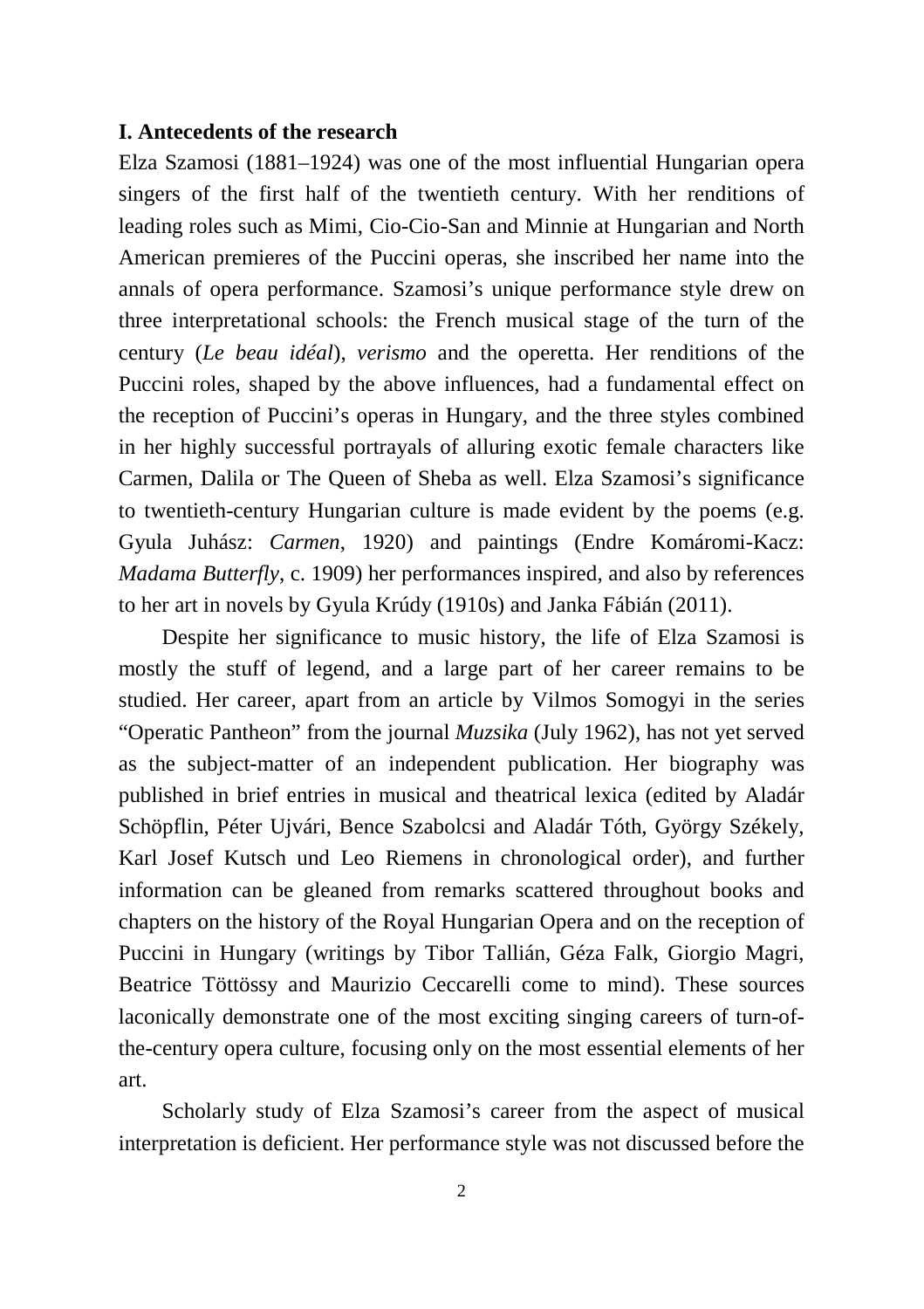present thesis, apart from a few remarks by Tibor Tallián in his chapters on the history of the Opera House and the preliminary research connected to this thesis. For the most part the French, Italian, and Hungarian performance schools mentioned above have not been investigated in detail by scholars of musicology. The sound recordings of Elza Szamosi made between 1905 and 1913 have never formed a part of performance studies. Even the authors of the articles discussing the history – at least in part – of the interpretation of Puccini (Richard Dyer, David Hamilton, Emanuele Senici and Thomas Seedorf) have not dealt with them for reasons of inaccessibility. Szamosi is virtually unknown to international musicological research. Therefore, it is rather surprising that her name is mentioned in the book titled *Le donne di Puccini* by Amelia Bottero (1984), and in Jim McPherson's article on the history of the Castle Square Opera Company (2003).

### **II. Sources**

Unfortunately, Elza Szamosi did not write memoirs, accordingly, I was only able to use her interviews published by the daily press in Budapest and in the US, and one of her private letters as autobiographical sources. This letter, dated on the basis of its contents as having been written in 1904 (National Széchényi Library, Manuscripts Collection), was not discussed in the previous literature. I verified and fleshed out the brief lexicon articles written about her with the help of archival sources and articles from the daily press. This was possible because daily press underwent rapid proliferation in Budapest at the turn of the century. The newspapers and the newly founded gutter press reported day by day on opera performances, providing the most current information on guest performances, engagements, releases, and also publishing bits of gossip about the popular actors and singers. Therefore, I processed a large number of press articles while performing research for my dissertation.

I used three different types of sources for the interpretation analysis. Since each of Elza Szamosi's operetta or opera performances was reviewed by ten or more newspapers, critics' opinions on Szamosi's singing and acting can readily be compared with one another. Furthermore, because Szamosi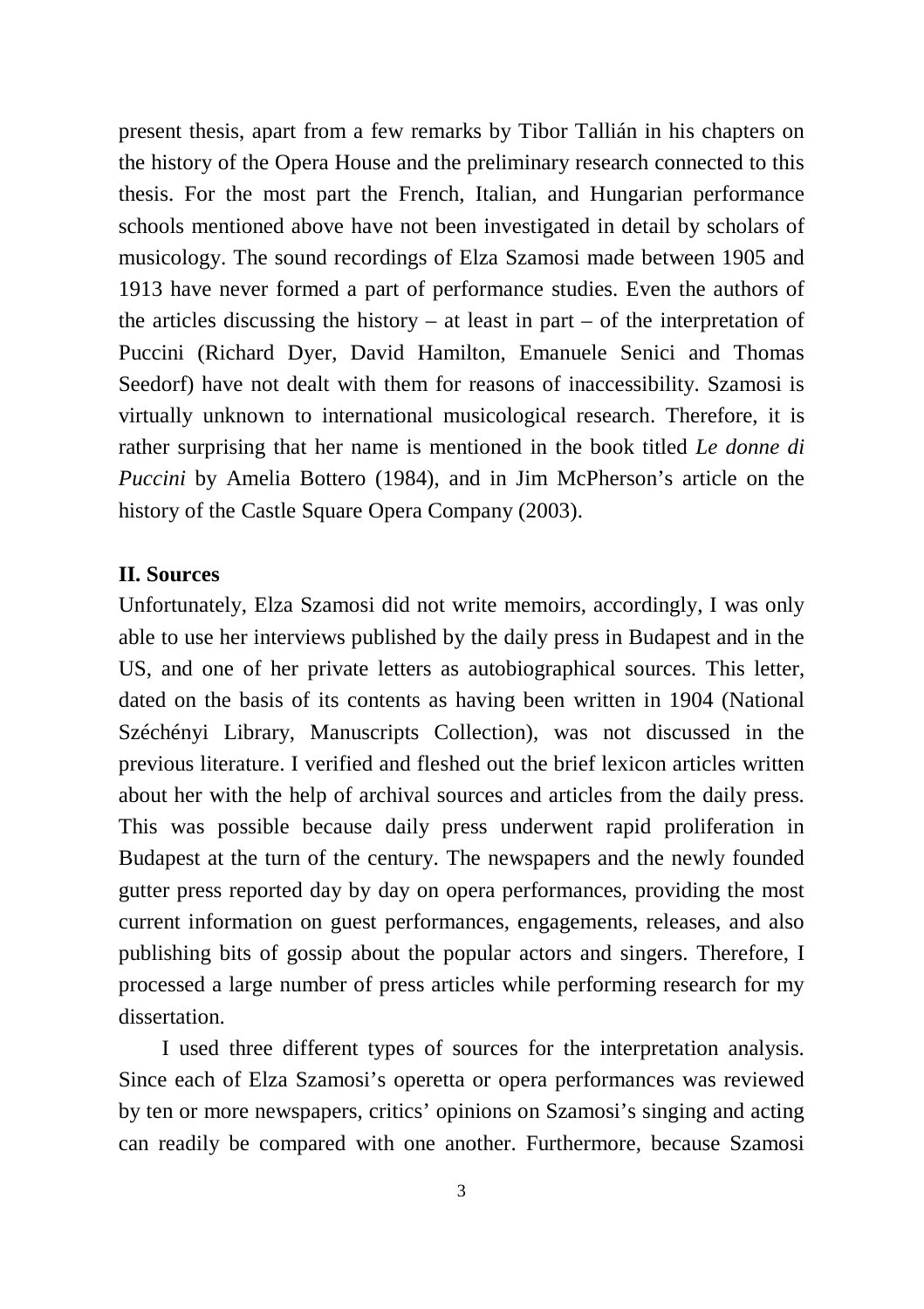was active during the first two decades of the  $20<sup>th</sup>$  century and took an interest in technological advancements as well, a number of her sound recordings are available to us today. With their help, a scholar today can form a correct estimate of her voice and its utilization, which can then be compared with reviews by her contemporaries. I also used archival scores as sources of her performance practice. One of the most important among them is a handwritten part book of the title role of *Madama Butterfly* which can be linked to Elza Szamosi (National Széchényi Library, Theatre History Collection). With the help of the entries in this part book, it is almost possible to reconstruct her stage acting. Szamosi's physical appearance on stage can be investigated with the help of her many photographs as well, some of which are listed and published in the appendix.

### **III. Research Methods**

While writing the biography of Elza Szamosi I compared the lexicon articles with archival sources, information from the daily press and the list of Szamosi's performances. I compiled the chronology of her performances with the help of four sources – the continual performance lists of the Hungarian State Opera, Alfréd Jónás's handwritten catalogue of operatic roles (National Széchényi Library, Theatre History Collection) and the playbills from Hungary and abroad served as a basis for my research, which was extended with the help of the daily press articles. The list of the concert appearances was compiled partly on the basis of the online database of the Archives for  $20^{\text{th}} - 21^{\text{st}}$  Century Hungarian Music (Institute for Musicology, RCH HAS) titled *Concerts in Budapest from 1900 to Our Day,* and partly on the basis of the daily press again. As mentioned before, Szamosi's life events were revealed by careful scrutiny of the archival sources and the daily press.

Musical scores, written sources and sound recordings were used for the interpretation analysis. I discussed the elements of the different performance styles in themselves as well, but focused mainly on Szamosi's interpretation. Finally, I analysed the joint presence and the impact of these styles in a more complex way on the basis of Szamosi's two most important repertoires of roles in Puccini operas and other exotic female roles. While examining the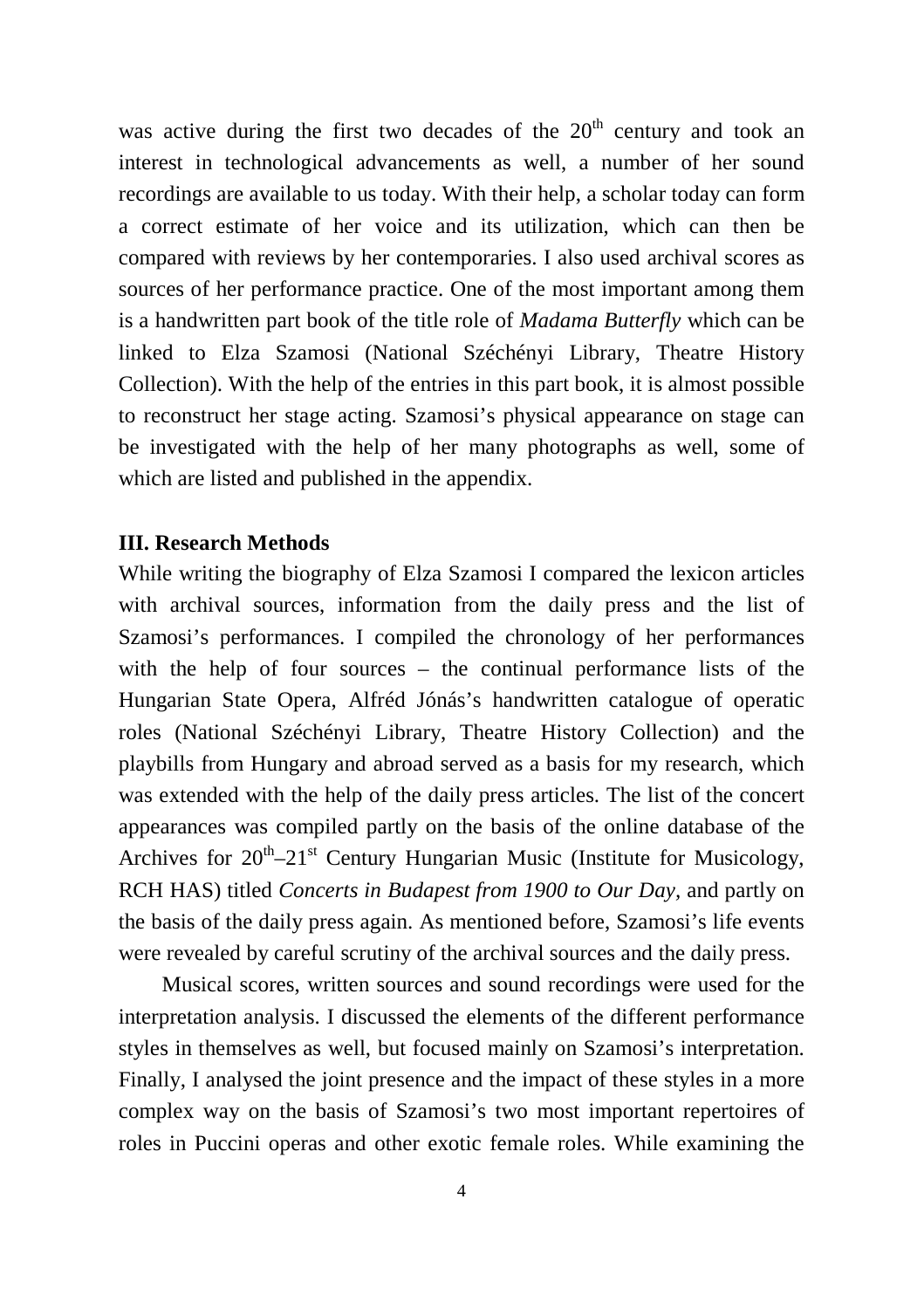latter, I made an attempt to hermeneutically interpret Szamosi's unique performative tools in the wider context of exoticism. During my investigation of Szamosi's two important Puccini-roles I attempted to provide an indirect textual analysis.

On the one hand, it is possible to deduce from reviews of other performers' portrayals of the same role how Szamosi's portrayal differed from theirs. This method is especially fruitful in the case of premieres with double casts like the 1905 Budapest premiere of *La Bohème* by Giacomo Puccini. On the other hand, based on current researches in interpretation theory by Nicholas Cook and Daniel Leech-Wilkinson, which have not yet been assimilated by Hungarian musicologists, I try to read the reviews written about world premieres or local premieres – that is, reviews uncoloured by experience of former performances – in a way that enables me to deduce something about the performers' interpretations from the reviewers' general remarks on the music itself.

To provide an appropriate discussion of the interpretation theoretical phenomena, recourse to previously underestimated types of sources – photographs, early sound recordings – was unavoidable. The exploration of these largely unknown sources can itself be qualified as scholarly work, but since the Hungarian performance studies literature makes very limited use of them, I found myself needing a new methodological approach to contextualize, interpret, and evaluate the sources in question. Thanks to the interference of the methods of discology and the musicological investigation of the performance studies, in the past one and a half decades distrust of early sound recordings has decreased, yet a complete scholarly discussion of the sounding oeuvre and performance style of an opera singer from the turn of the century remains rare. The most popular singers of that era who – with the help of early sound recordings – can still be heard today are discussed mostly in chapters of journals and books specializing in recording history, and in excerpts of books about the general history of singing. The mainly discological and biographical investigations, which serve as starting points of the interest for the singers of the turn of the century, have yet to inspire more ambitious musicological research focused on the theory of interpretation.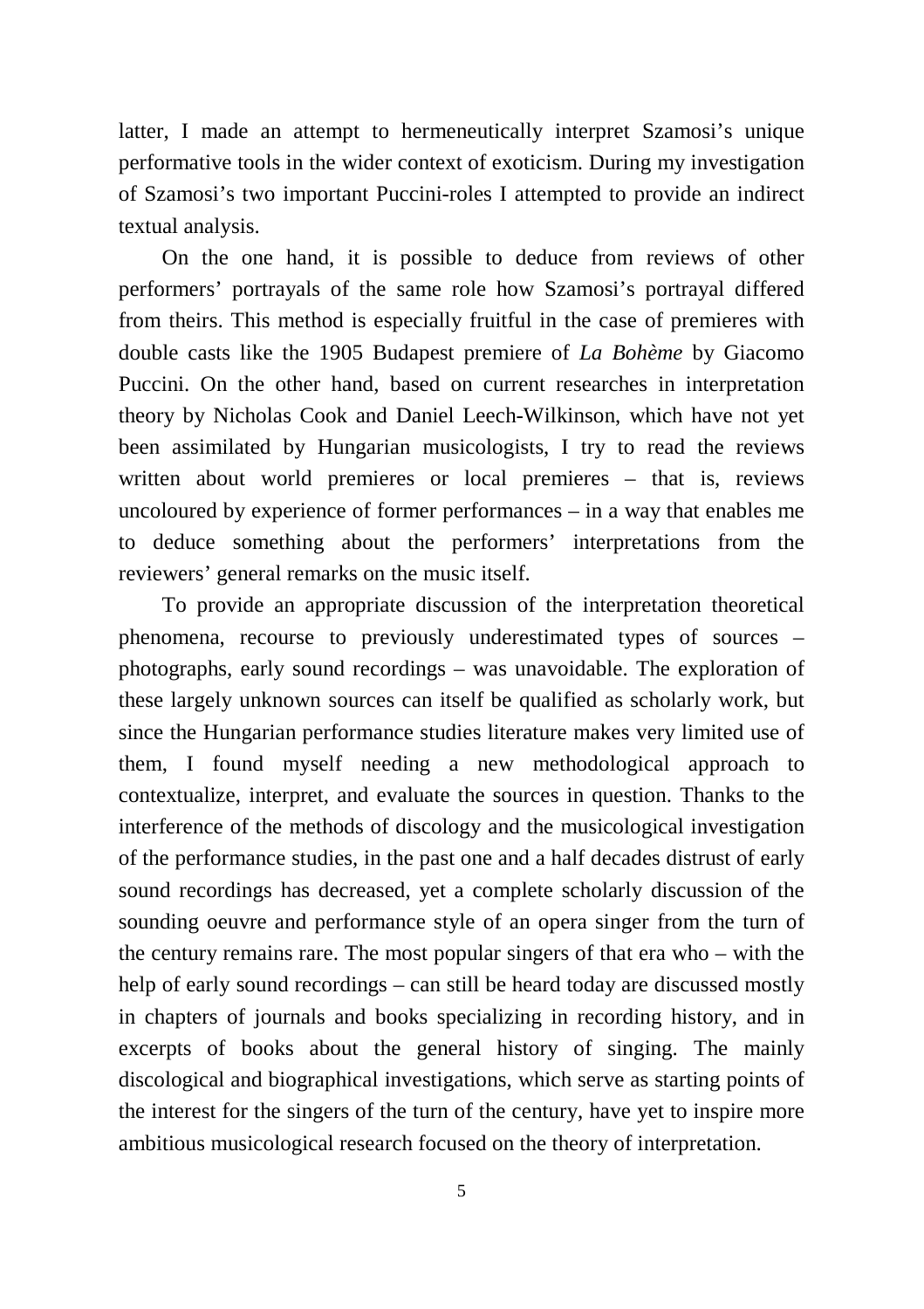I therefore applied the newest results and methods not only of musicology but also of discology when creating the interpretation analysis case studies of my thesis. With the help of these methods, I managed to contextualize, date, and evaluate the sound recordings of Szamosi and to compare them with recordings of other contemporary singers. I did the comparative analysis partly in a computational way (with precise measurements), and partly in an empirical way by observing and characterising the aural experience. The catalogue of the recordings of Elza Szamosi, published in the appendix, is compiled in accordance with current discographical standards.

### **IV. Research Results**

My dissertation is the monograph of a performer in which I explored—in as much detail as possible—the significant, yet for the most part unstudied career of an opera singer important both to Hungarian and to international music history starting with her debut in Magdeburg and ending with a discussion of her last concerts in Budapest. In the case of Elza Szamosi, this is a crucial exploration because her career after 1914 was scarcely known until now. Since the singer's first husband, Nándor Somló, and later Elza Szamosi herself occasionally used the contemporary media to manipulate the public, my uncovering of the facts made it possible to clarify or debunk several legends from the time such as Szamosi's year of birth, which can be found in two different versions in the sources, the question of her losing her voice, and the history of the famous photograph representing Elza Szamosi and Giacomo Puccini on the stage of the Royal Hungarian Opera House. By processing the daily press, I gained access to a great deal of novel information relevant to Hungarian music history, not only concerning the Italian private voice teachers (Quirino Merli and Quintina Gianolli-Lorenzini) working in Budapest, the summer festivals in Ostende or the history of Hungarian musical theatre in the United States, but also the genesis and development of some stage works like the opera *Báthory Erzsébet* by Sándor Szeghő, or the operetta *Endlich allein* by Franz Lehár.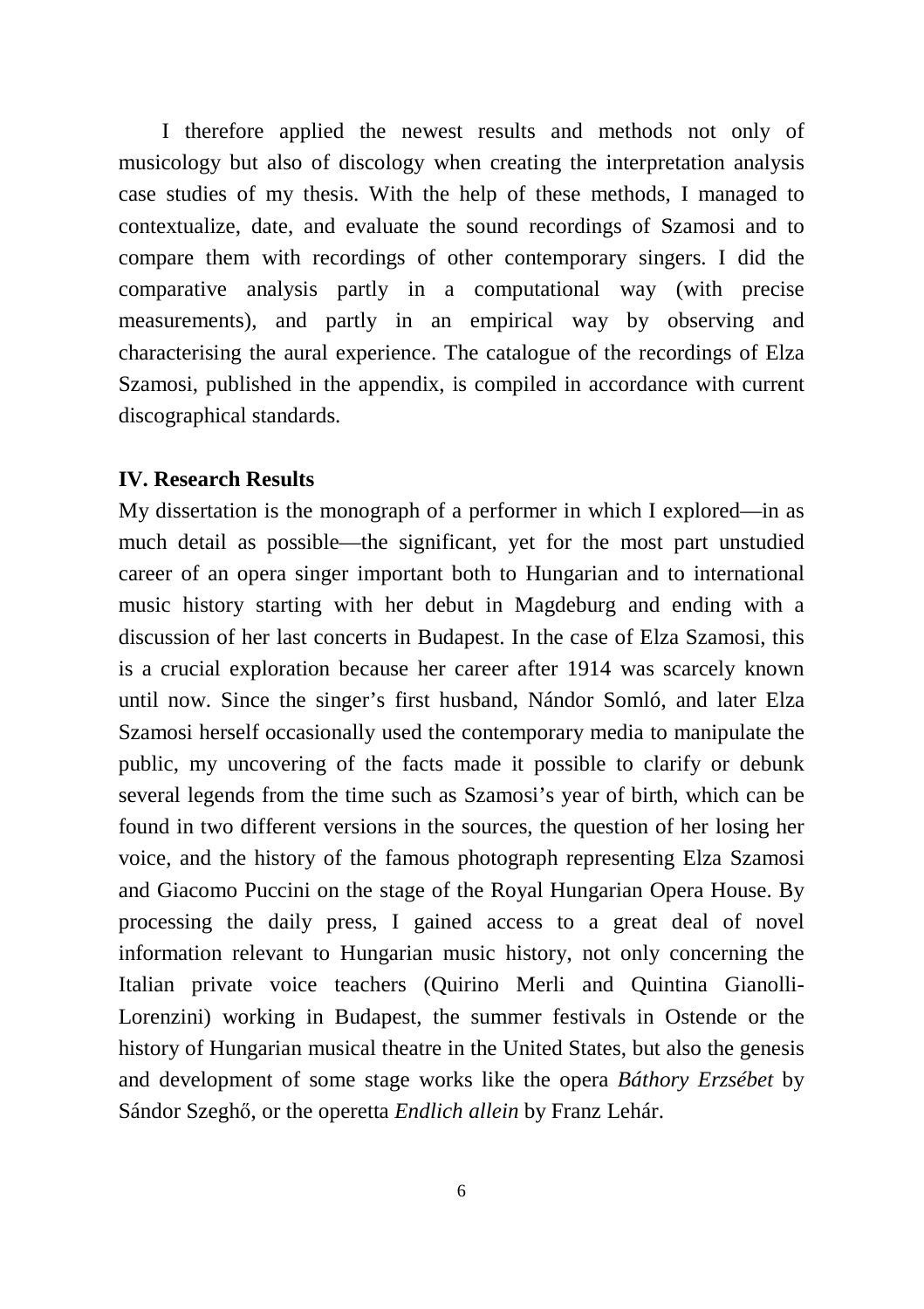Although the main character of the dissertation is only one performer, I was able to examine through her personality a particular phenomenon of the interpretation history of the turn of the century: the combination of different operatic performance styles appearing in the work of one specific performer. To put this complexity in context, I traced themes concerning interpretation history and theory which were unexplored so far, for example, the characteristics of *Le beau idéal* and its reception in Hungary, the definition and reception history of the performance style related to *verismo*, and the possible performative aspects of exoticism. In order to match the theoretical approaches with the aural vocal experience, the interpretation analysis comparing the arias from *La Bohème*, *Madama Butterfly* and *Carmen* was made using a much broader selection of sound recordings than what is common to other studies.

The repertoire and genre diversity of Elza Szamosi, compared with that of her contemporaries like Emmy Destinn, Geraldine Farrar or Lina Cavalieri who were successful in similar repertoires, can be termed unique not only today, but also in her era. She was almost the only female opera singer at the turn of the century who became an epoch-making performer of both operas and operettas. On the basis of the comparative interpretation analyses it became detectable how this unique performance style influenced the next generation of Hungarian opera singers, for example, Hedvig Bendiner (1885– 1970), Ilona Dömötör (1885–1966), or later, Piroska [Rosette] Anday (1903– 1977).

Szamosi's renditions of Puccini roles may be compared with the work of Italian opera singers of her day, for example with the performance of Cesira Ferrani, who sang in the world premieres of *Manon Lescaut* and *La Bohème.*  Although this performance style was approved by Puccini himself, it later disappeared from the increasingly uniform international Pucciniinterpretation. However, in Hungary, it continued to influence the reception history of the operas of the Italian composer. Szamosi's interpretations of Puccini, which assimilated the elements of the performance style of the operetta as well, had a marked and long-lived influence on the reception of *La Bohème* and *Madama Butterfly* in Hungary.